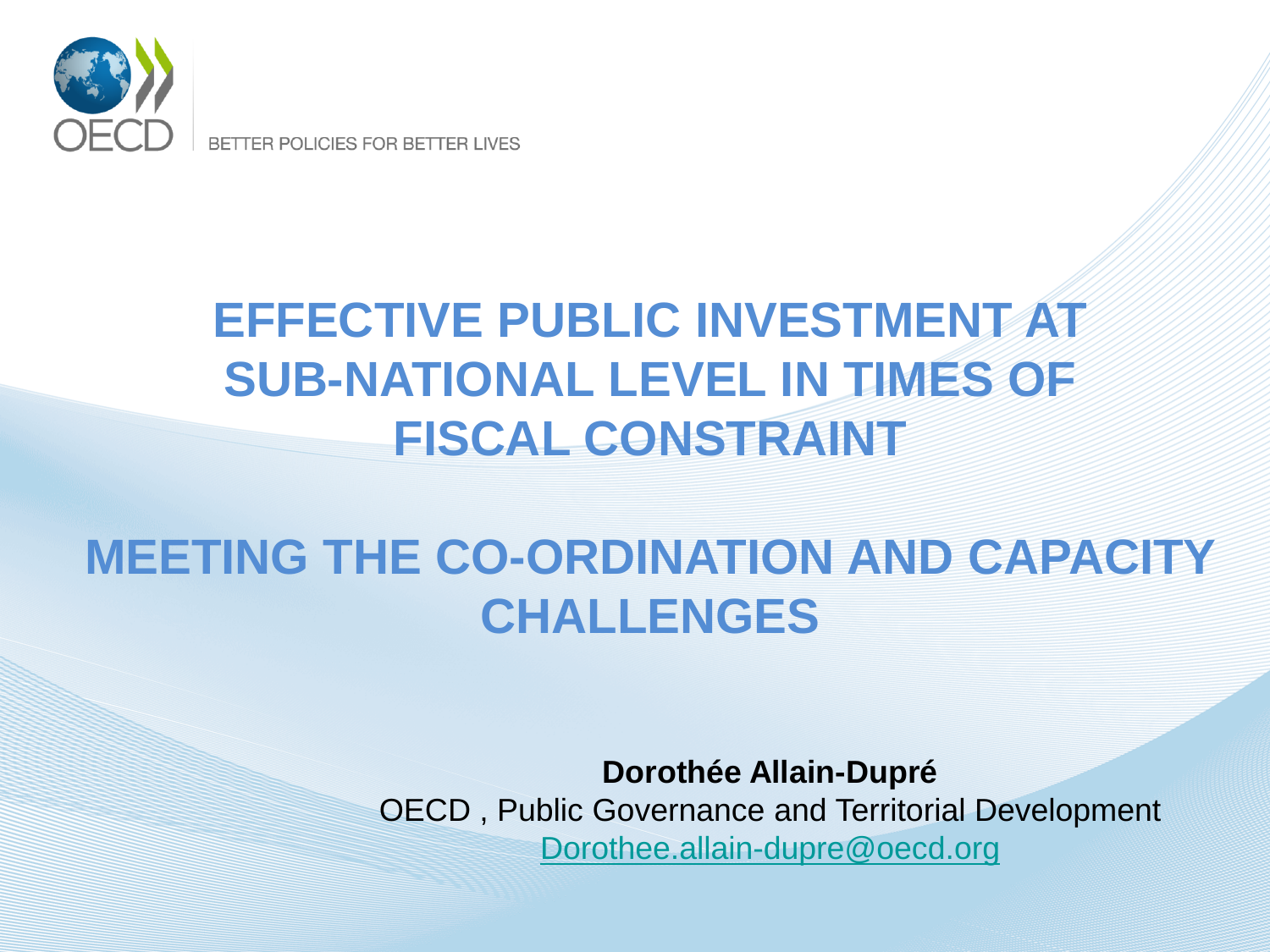#### **Outline of the presentation**

- **Objectives, context and rationale for the project**
- **Main co-ordination and capacity challenges: Highlights from questionnaires**
- **Recent policies and good practices: Highlights from questionnaires**
- **Purpose of the workshop and next steps**

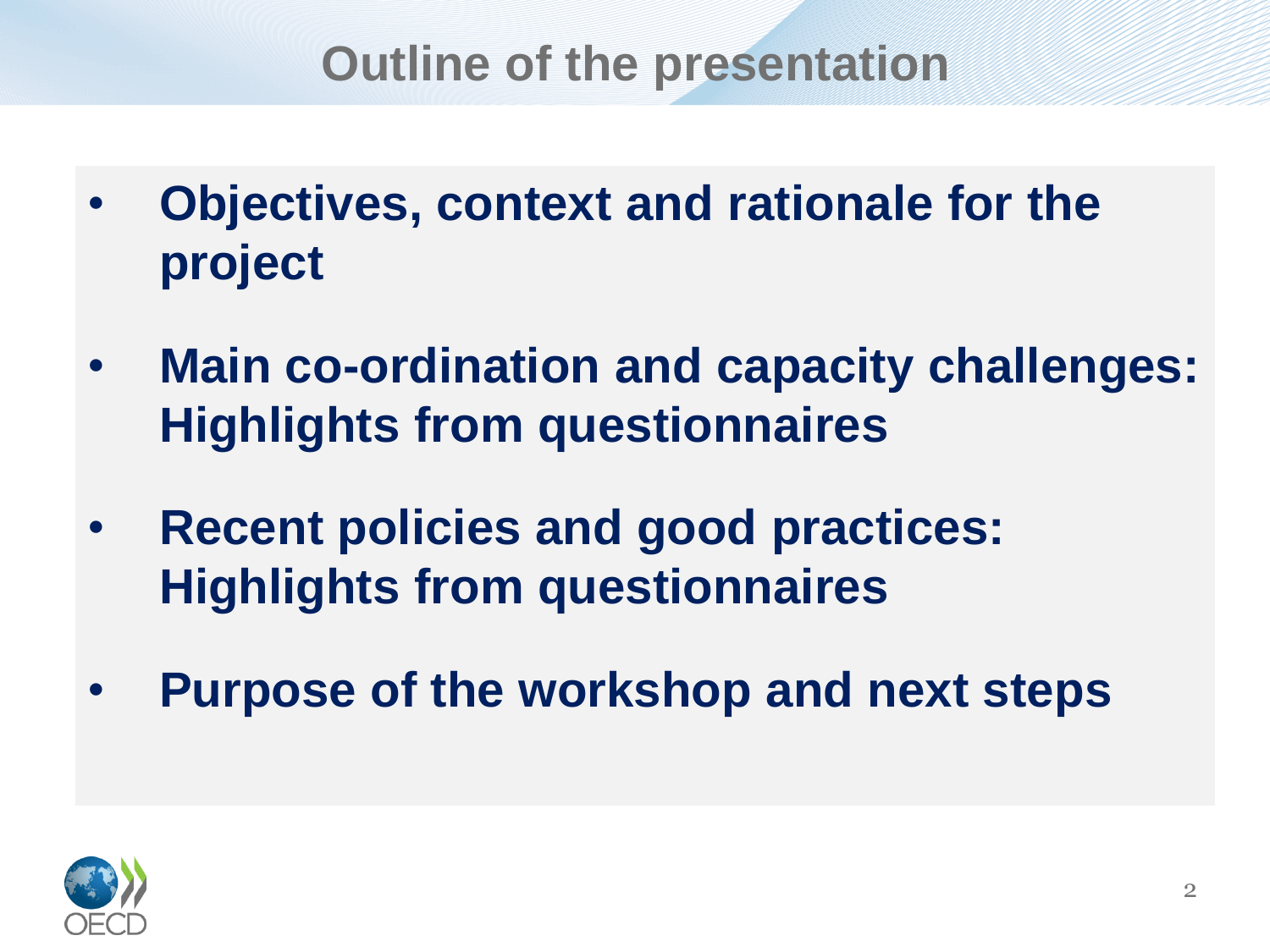#### **Key objectives of the project**

#### **The project aims at better understanding:**

•Broad conditions for regional growth and effective public investment strategies

• Coordination mechanisms across levels of government for public investment, in particular requirements/incentives attached to public investment funds, and their strengths and weaknesses

•Sub-national governance capacities challenges and mechanisms that can help strengthen them for improved public investment strategies

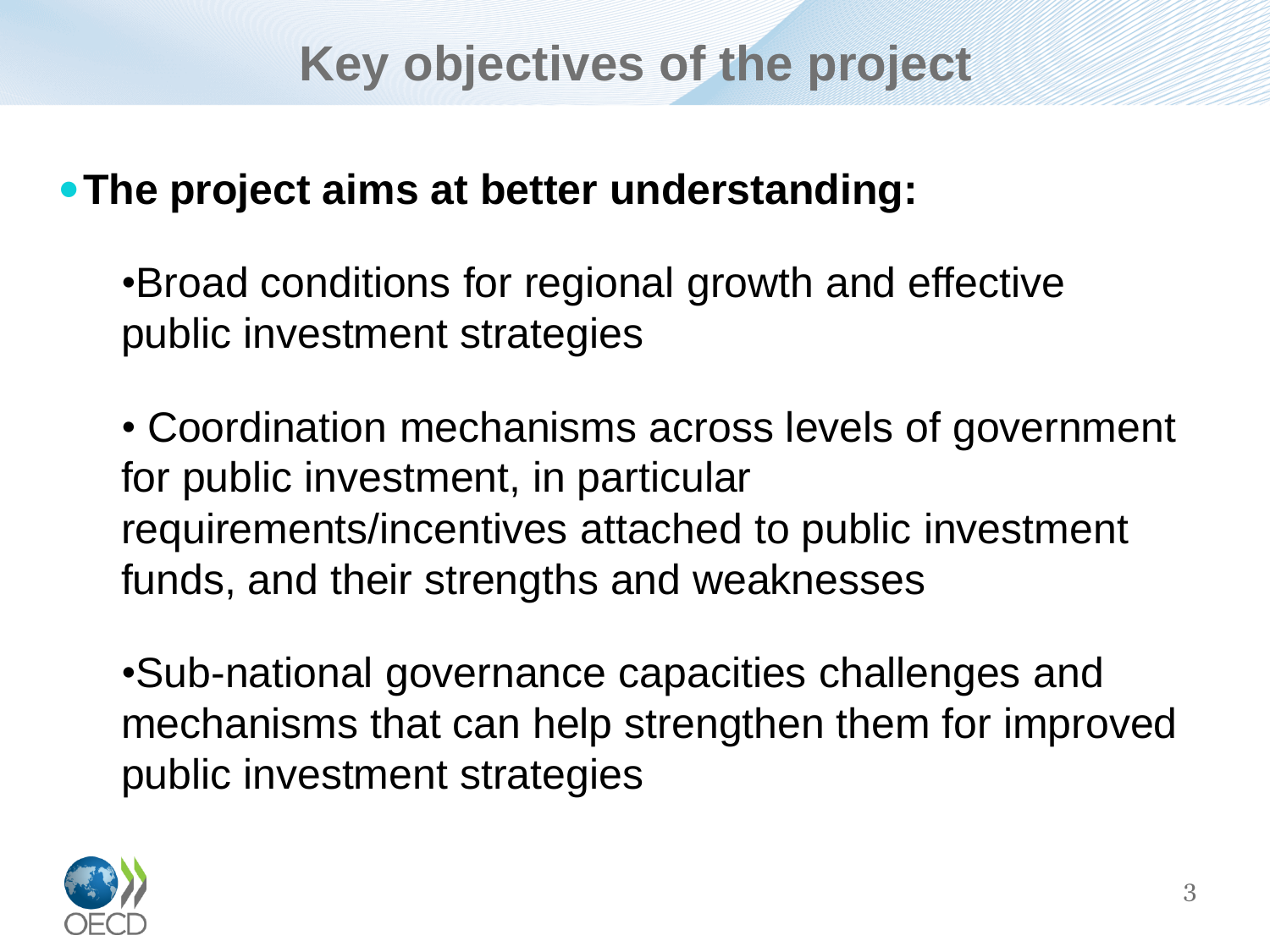# **Methods**

#### **How to get there?**

- Regional questionnaires and case studies: six under way, (4 in the EU, 2 outside); others being discussed
- National questionnaire on multi-level governance of public investment sent to OECD countries, 22 responses received so far
- Empirical analysis: Broad conditions for regional growth and effective public investment strategies
- Network of experts (public finances, institutional economics, public management) and private actors perspective

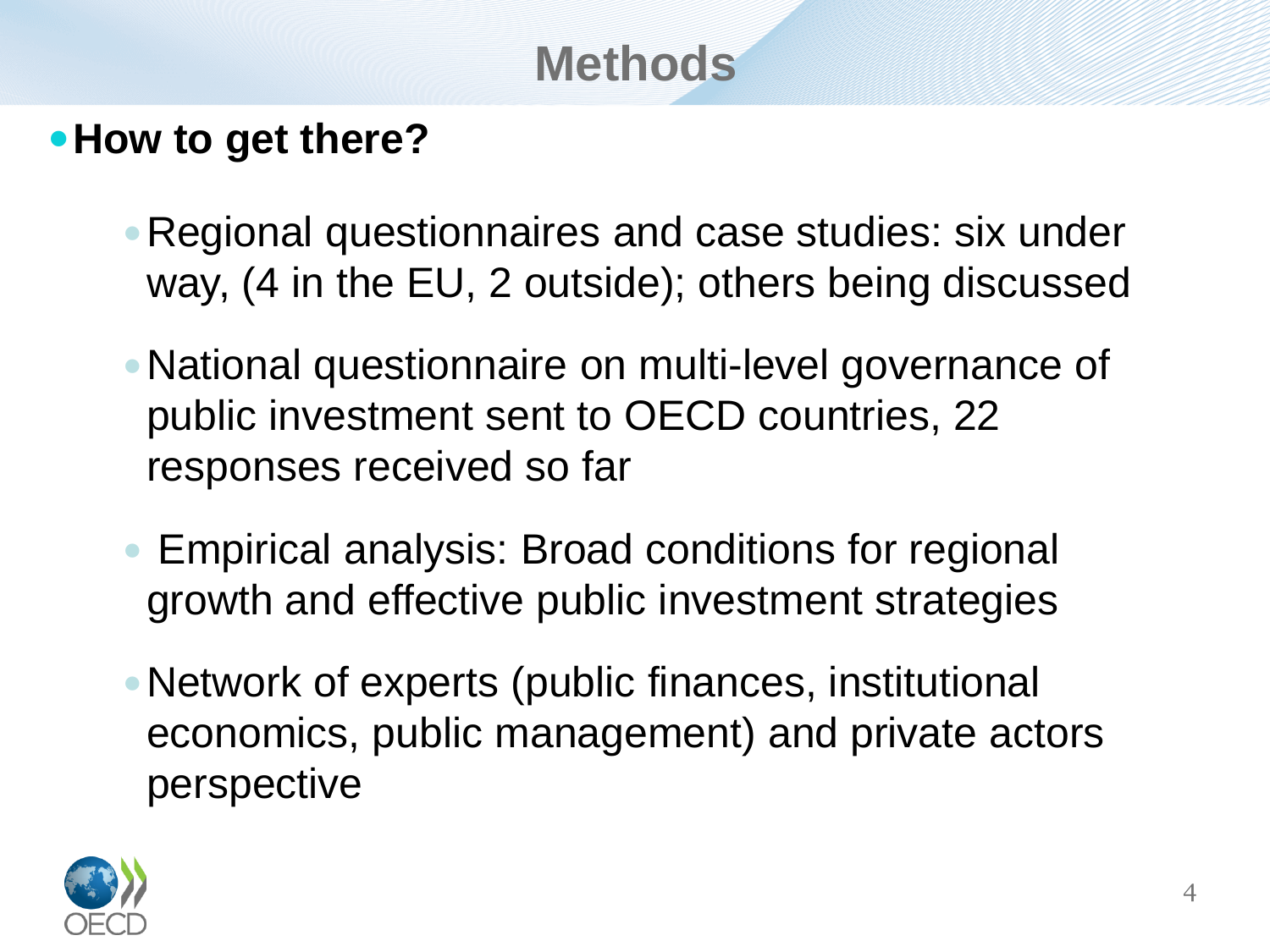#### **Investment as an adjustment variable**

#### **Chart 1. Private and Public GFCF in OECD Countries (in % of GDP)**



*Source*: OECD National Accounts

#### Strong cuts in public investment (together with fall in private investment) **Sub-national governments account for 66% of total public investment in the OECD**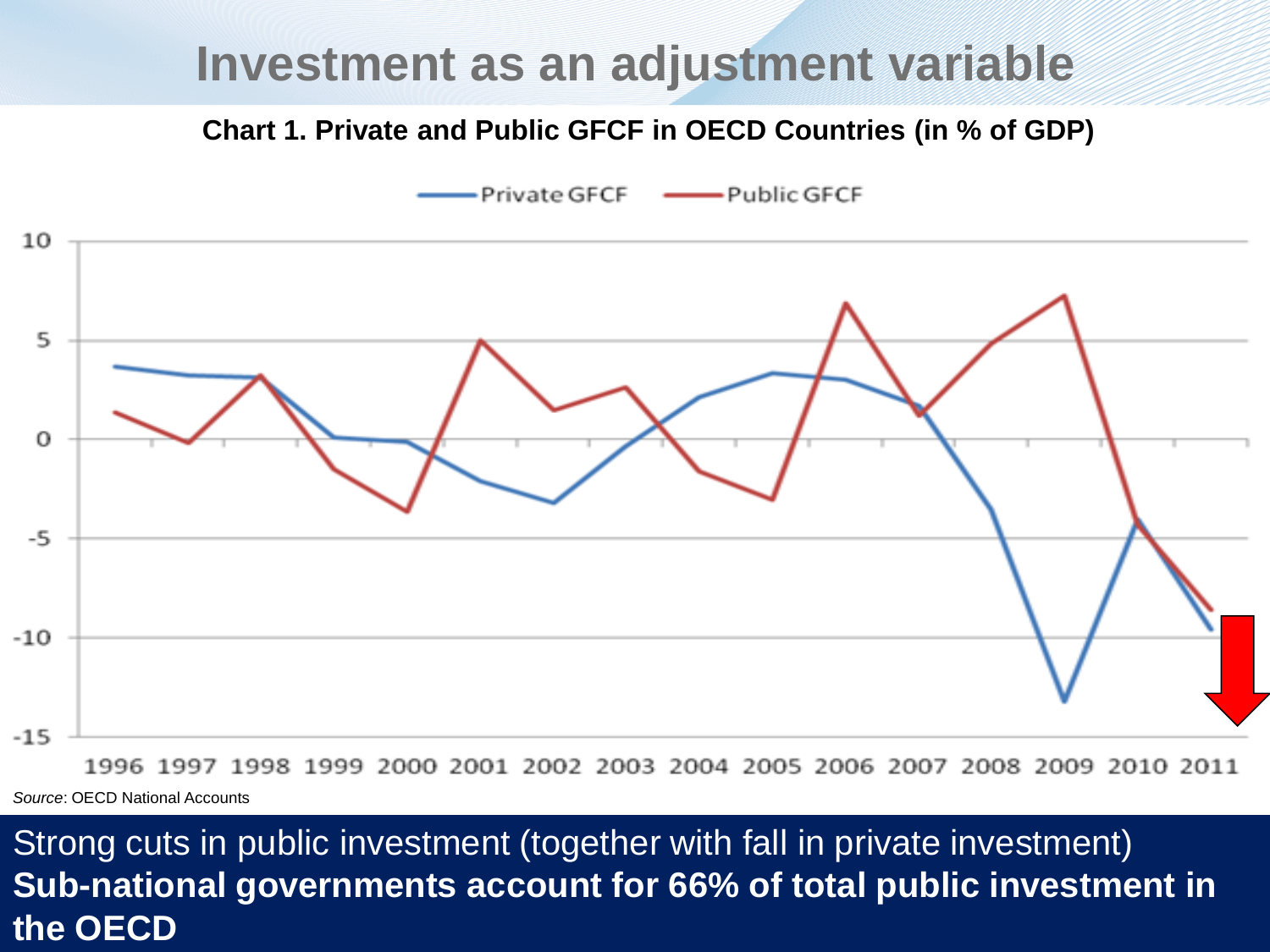# **Improved co-ordination and capacities for public investment: why does it matter?**

- **66 % of public investment occurs at the sub-national level**, but SNGs do not act alone: **mutual dependency across levels of government**
- **Co-ordination challenges/gaps across levels of government in ALL countries – federal or unitary** (gaps in terms of *policy coordination, fiscal relations, information asymmetries, accountability*)
- **Regional/local governance capacity: potential bottlenecks for effective public investment -** capacity challenges and needs vary significantly across countries and regions
- **Preliminary results of empirical work:**
- *higher levels of institutional quality at the sub-national level* are associated with greater effectiveness of EU funds
- $\checkmark$  policy complementarities across investment priorities are critical  $\to$ require governance tools to manage them

 **Improved governance capacities for PI critical for ALL regions, not only lagging ones – with different priorities across regions**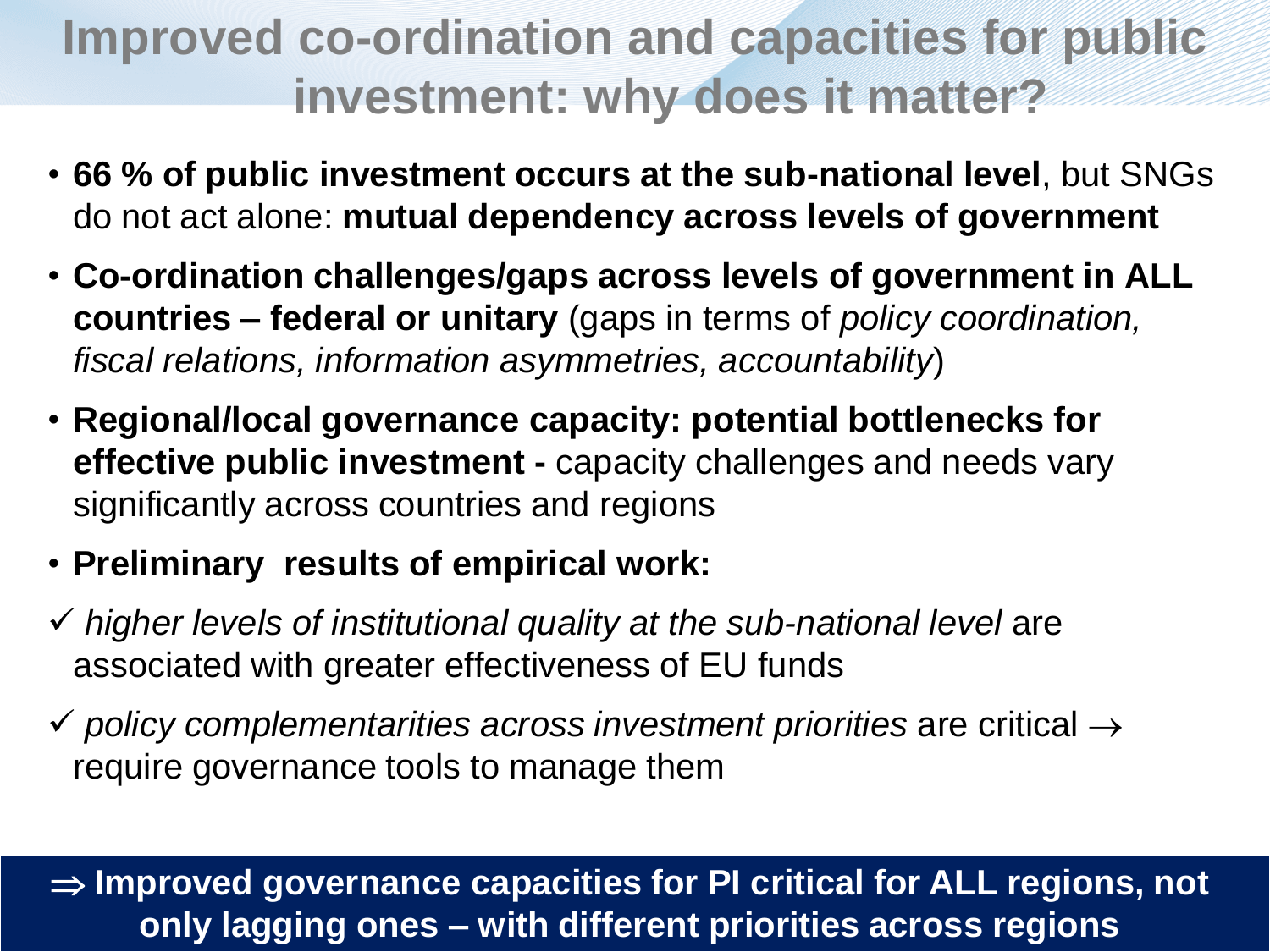# **Co-ordination challenges on public investment strategies seen from the national perspective**



Source: Answers to the OECD questionnaire on MLG of public investment (2012)

**Main challenges seen from national governments for effective subnational investment strategies: fiscal and capacity gaps, lack of involvement of private actors**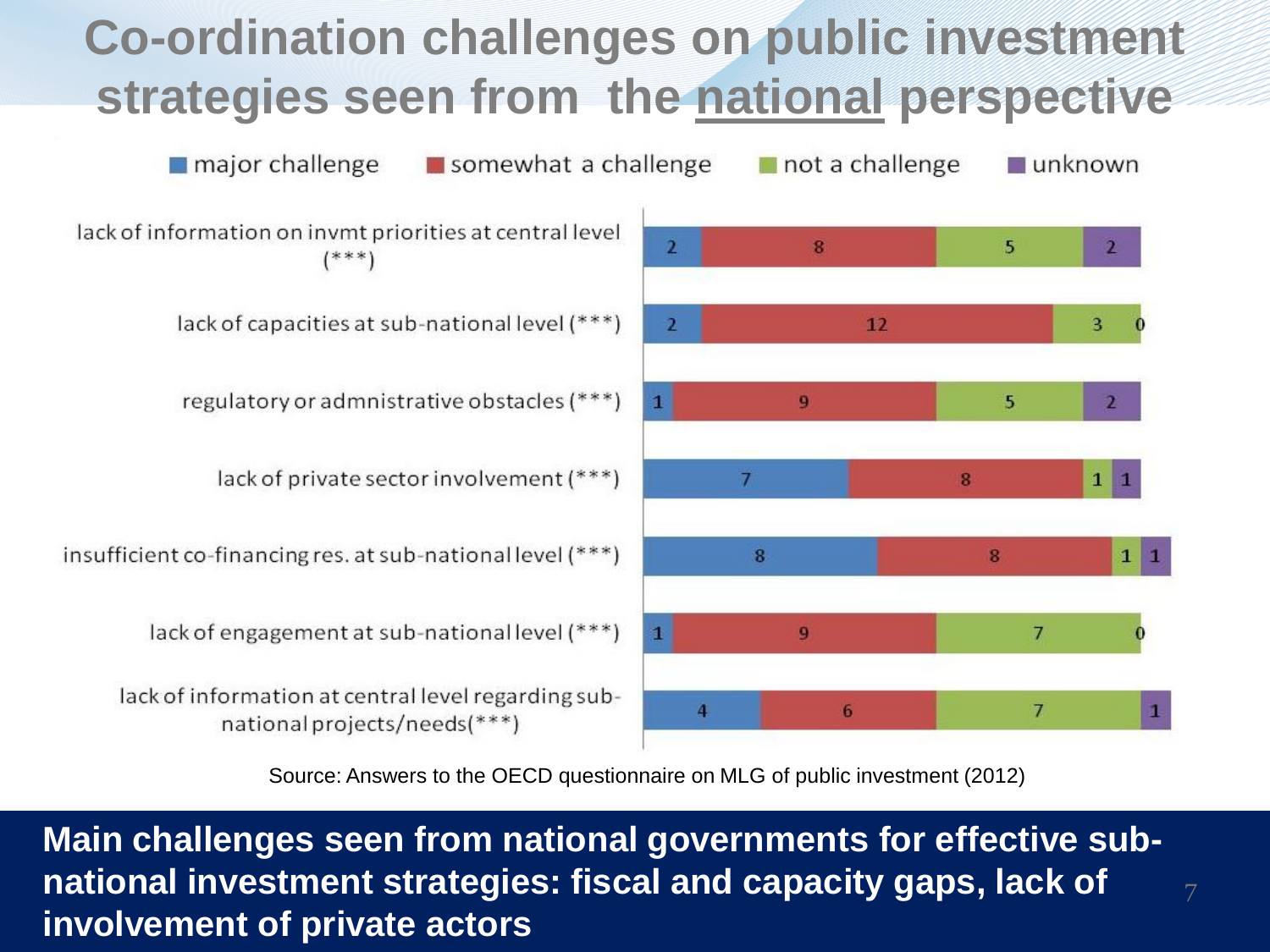## **…and from the regional perspective**

## **Key challenges mentioned in questionnaires:**

- **1. Lack of information about central government investment priorities**
- **2. Lack of understanding by central level of existing regional projects/needs**
- **3. Regulatory and administrative obstacles** to co-ordinate between central and regional levels

Source: Answers to the OECD questionnaire on MLG of public investment (2012)

> **Use of contracts between the central government and the region in the design/implementation of PI**



 $\blacksquare$  Yes  $\blacksquare$  No  $\blacksquare$  No response

**Main coordination challenges seen by regional actors: information gaps with the central government**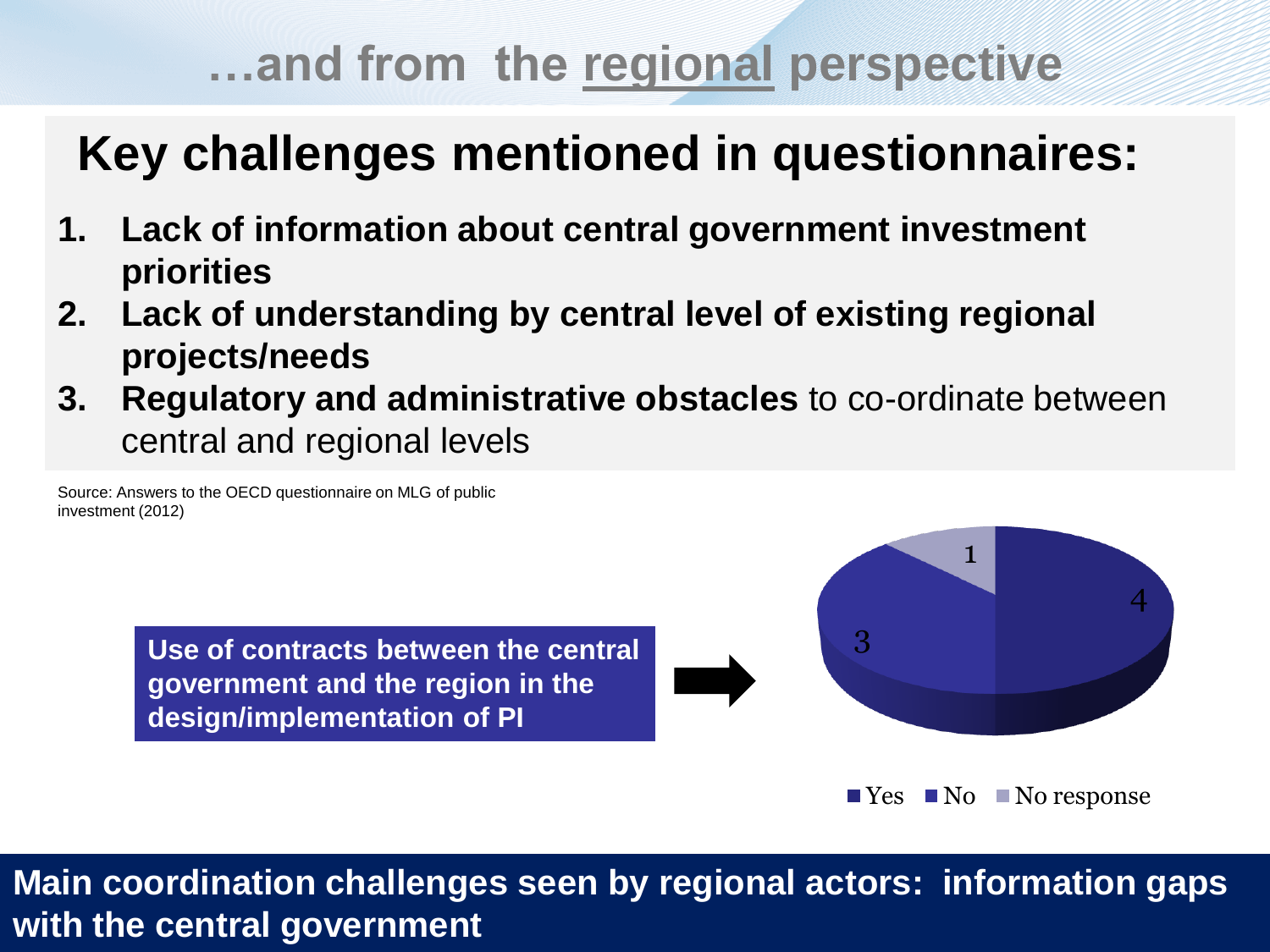## **Main capacity challenges for sub-national governments: different perspectives**

| <b>Main capacity challenges</b>          | <b>Main capacity challenges</b>      |
|------------------------------------------|--------------------------------------|
| seen by national governments             | seen by regional governments         |
| Sectoral priorities dominate over        | • Lack of involvement of private     |
| integrated approach                      | actors                               |
| • Weak long term strategic               | • Reduced fiscal capacity for PI     |
| planning for public investment; a        | • Lack of capabilities to administer |
| focus on short term priorities           | public procurement                   |
| • Difficulty of involving private        | <b>Excess of administrative</b>      |
| firms                                    | procedures and red tape              |
| <b>Municipalities views prevail over</b> | • Public employees' salaries not     |
| regional priorities                      | competitive with the private sector  |

Insufficient resources and lack of fiscal discipline are seen as higher challenges in federal/regionalised countries (high degree of *Regional Authority Index*)

**Central governments see the most important capacity challenges for regions/municipalities on the planning side, whereas SNGs emphasise financial and implementation capacity challenges**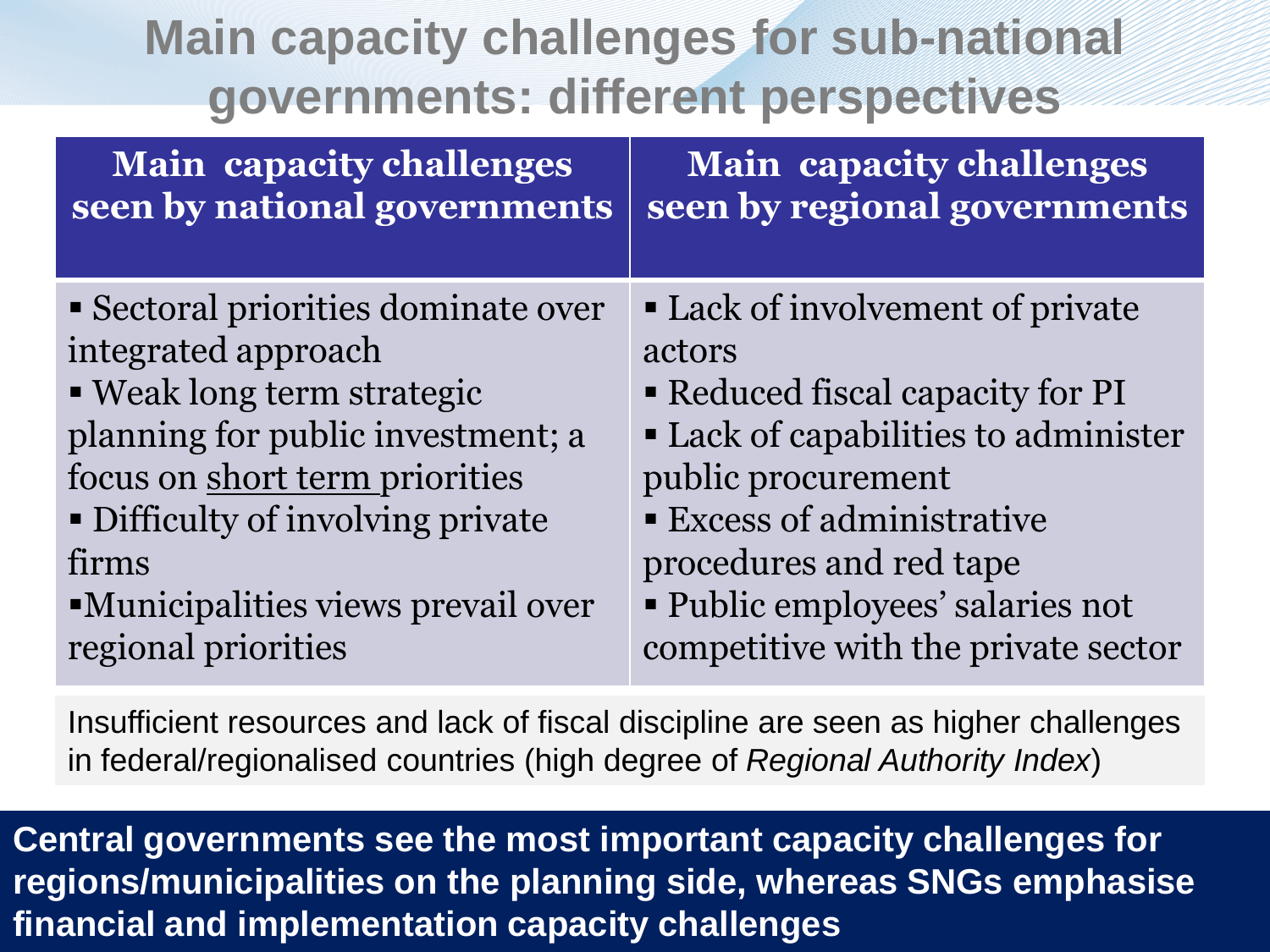# **Policies to strengthen capacities of SNGs: national perspectives**

#### **National level policies for enhancing sub-national capacities implemented over the last 5-10 years**

Implemented in past years  $\Box$  Currently planned Not applicable



**More than half of countries surveyed have implemented policies to improve sub-national strategic planning over the past few years** 10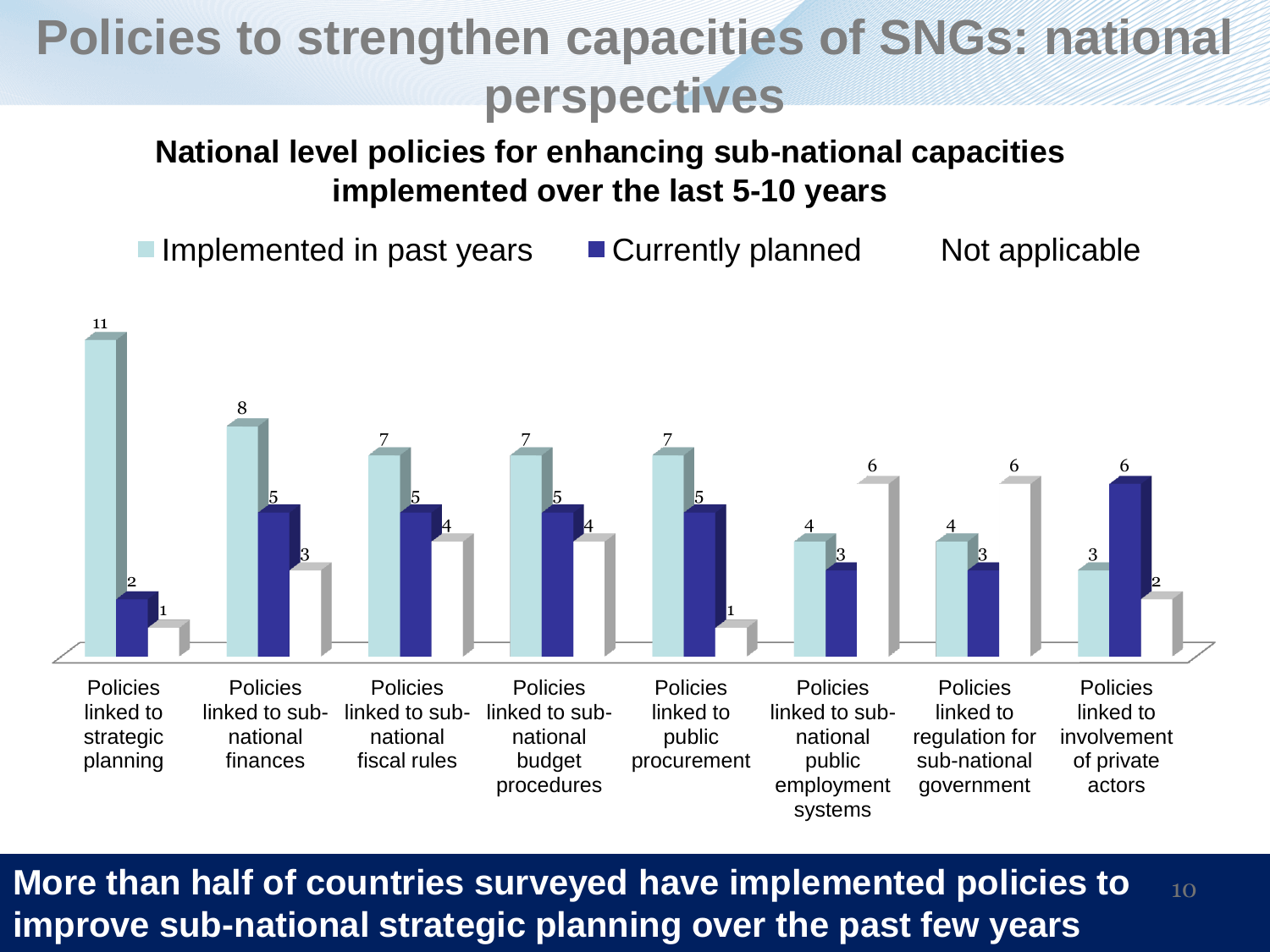## **Policies to strengthen capacities of SNGs: regional perspectives**

**Good practices highlighted in questionnaires and missions:**

**Strategic planning:** regions increasingly promote inter-municipal co-ordination though financial incentives + multi-year budgeting **Implementation:** policies to strengthen the quality of procurement process (eprocurement, more training of local officials), administrative simplification **Evaluation:** regions increasingly use performance monitoring tools such as performance indicators and specific rewards



**An increasing focus from regions on the quality of strategic planning and performance evaluation for public investment projects**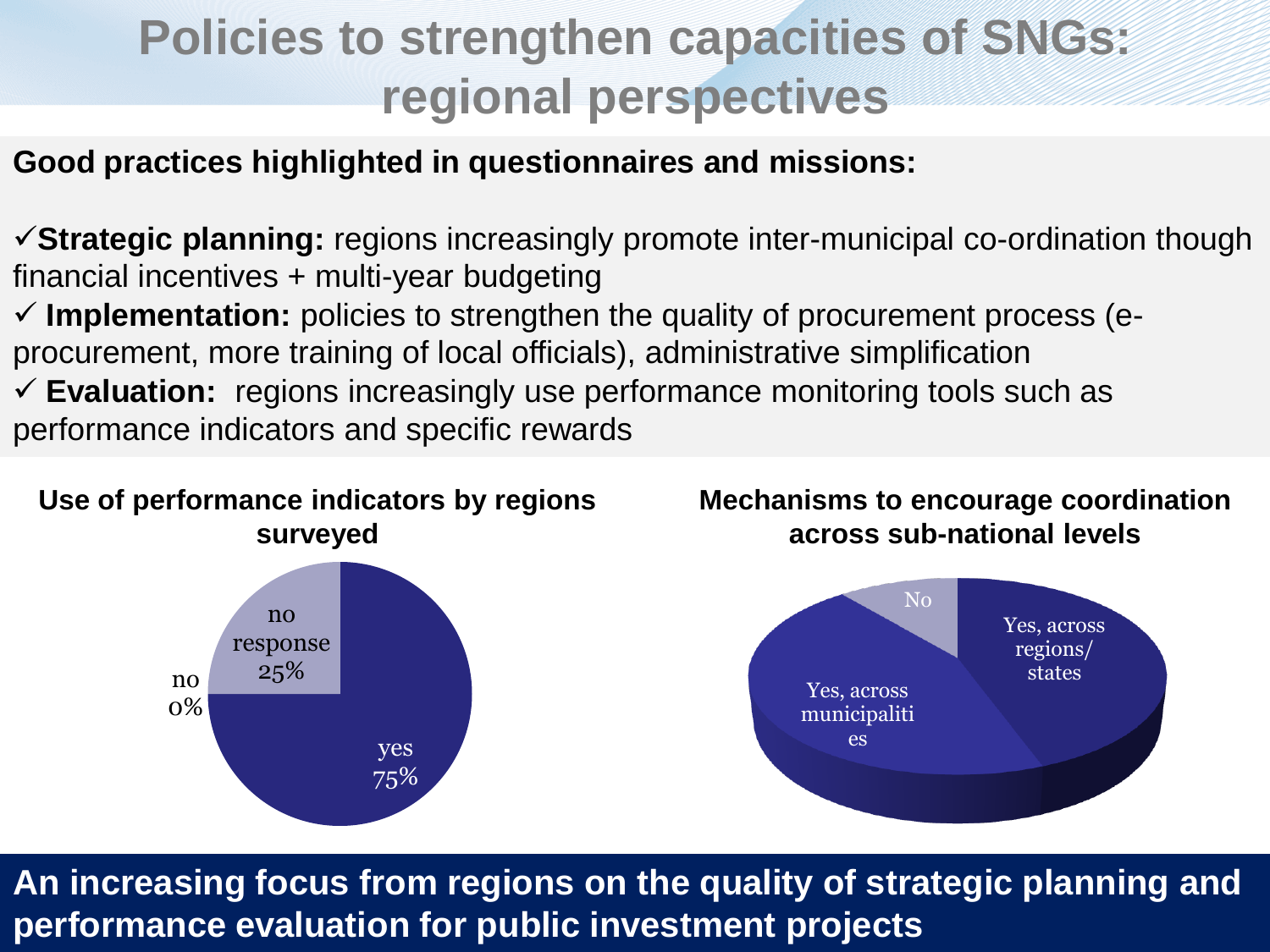#### **Towards an analytical grid to allow regions/municipalities to better assess their own capacity challenges and needs**

**Table 1. Summary of sub-national capacities for effective management of public investment**

| <b>Type of capacities</b>                      |                                                                       |                                    | Self-assessment criteria |               |                       |                     |
|------------------------------------------------|-----------------------------------------------------------------------|------------------------------------|--------------------------|---------------|-----------------------|---------------------|
| <b>Stage of the</b><br><b>Investment Cycle</b> | Goal                                                                  | <b>Critical</b><br><b>Capacity</b> | <b>Indicators</b>        | <b>Absent</b> | <b>Developi</b><br>ng | <b>Consolidated</b> |
| <b>Planning</b>                                | To designing a<br>portfolio for<br>endogenous growth                  | 4 capacities                       |                          |               |                       |                     |
| <b>Finance and</b><br>budgeting                | To ensure adequate<br><b>resources</b>                                | 3 capacities                       |                          |               |                       |                     |
| <b>Implementation</b>                          | To achieve rigor,<br>integrity, and<br>coherence in<br>implementation | 3 capacities                       |                          |               |                       |                     |
| <b>Evaluation and audit</b>                    | To promote results<br>and learning                                    | 4 capacities                       |                          |               |                       |                     |
| <b>Throughout</b>                              | <b>To facilitate</b><br>achievement of goals                          | 1 capacity                         |                          |               |                       |                     |

Source: Allain-Dupré & Mizell, 2012 (forthcoming)